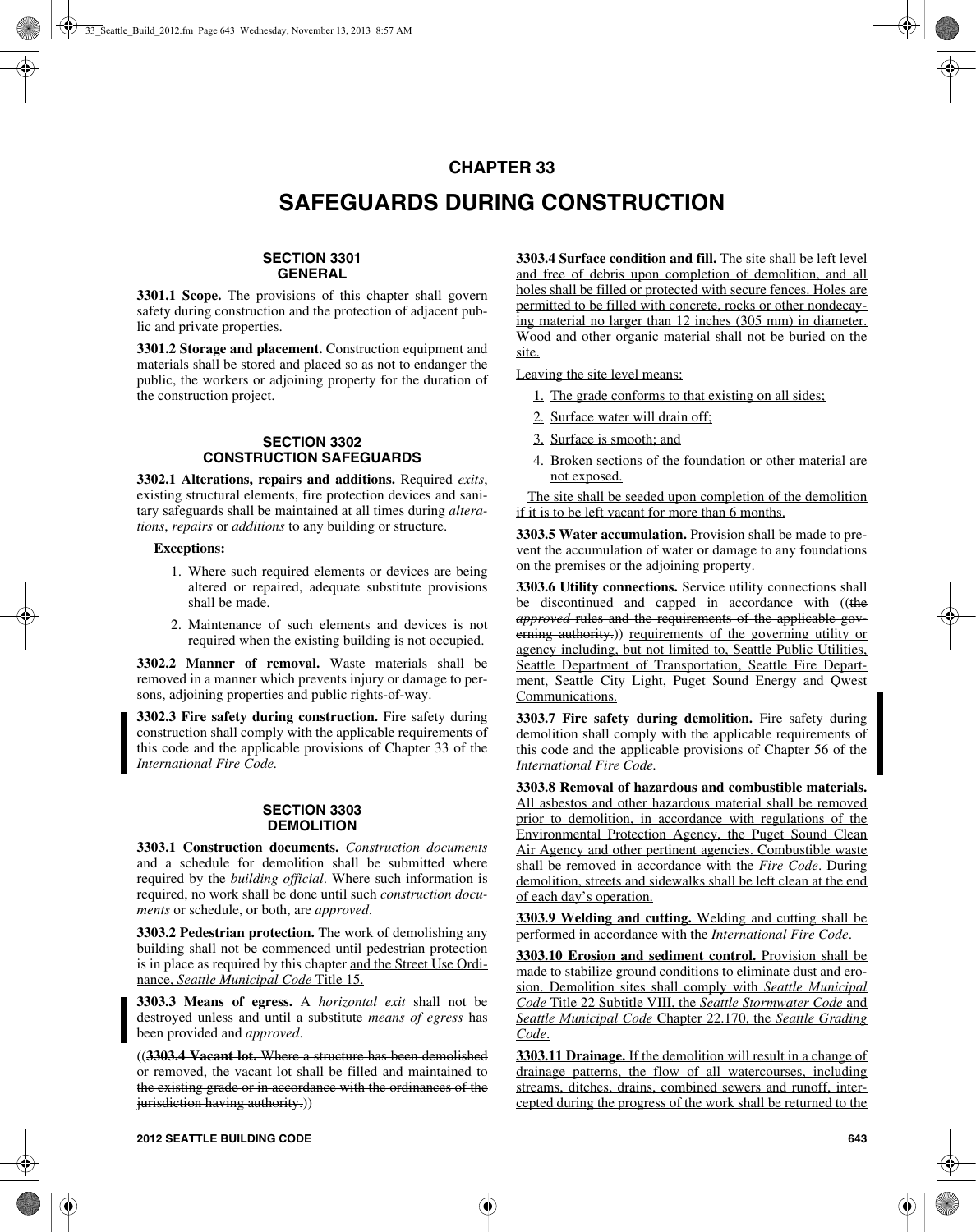condition present before the demolition or as specified on the permit, and in accordance with Seattle Municipal Code Title 22 Subtitle VIII, the *Seattle Stormwater Code* and Seattle Municipal Code Chapter 22.170, the *Seattle Grading Code*, respectively.

**3303.12 Foundations and footings.** All concrete or masonry floors, foundations, footings, basement walls and retaining walls not to be reused shall be removed to 18 inches  $(457)$ mm) below final grade. All concrete floors left in place shall be broken so as to allow water to drain through unless the floors are to be used.

**3303.13 Engineer's report.** The *building official* is permitted to require a structural engineer's analysis of proposed demolition or any portions of a structure remaining after demolition.

**3303.14 Underground tanks.** When demolition occurs, all underground tanks on the site shall either be removed or filled, as required by the *International Fire Code*.

## **SECTION 3304 SITE WORK**

**3304.1 Excavation and fill.** Excavation and fill for buildings and structures shall be constructed or protected so as not to endanger life or property. Stumps and roots shall be removed from the soil to a depth of not less than 12 inches (305 mm) below the surface of the ground in the area to be occupied by the building. Wood forms which have been used in placing concrete, if within the ground or between foundation sills and the ground, shall be removed before a building is occupied or used for any purpose. Before completion, loose or casual wood shall be removed from direct contact with the ground under the building.

**3304.1.1 Slope limits.** Slopes for permanent fill shall be not steeper than one unit vertical in two units horizontal (50-percent slope). Cut slopes for permanent excavations shall be not steeper than one unit vertical in two units horizontal (50-percent slope). Deviation from the foregoing limitations ((for cut slopes)) shall be permitted only upon the presentation of a soil investigation report acceptable to the *building official*.

**3304.1.2 Surcharge.** No fill or other surcharge loads shall be placed adjacent to any building or structure unless such building or structure is capable of withstanding the additional loads caused by the fill or surcharge. Existing footings or foundations which can be affected by any excavation shall be underpinned adequately or otherwise protected against settlement and shall be protected against lateral movement.

((**3304.1.3 Footings on adjacent slopes.** For footings on adjacent slopes, see Chapter 18.))

**3304.1.4 Fill supporting foundations.** Fill to be used to support the foundations of any building or structure shall comply with Section 1804.5. *Special inspections* of compacted fill shall be in accordance with Section ((1704.7)) 1705.6.

### **SECTION 3305 SANITARY**

**3305.1 Facilities required.** Sanitary facilities shall be provided during construction, remodeling or demolition activities in accordance with the ((*International*)) *Uniform Plumbing Code*.

### **SECTION 3306 PROTECTION OF PEDESTRIANS**

**3306.1 Protection required.** The protection of the public and of the sidewalks, streets and other public property during construction or demolition shall be provided as required by the Street Use Ordinance, *Seattle Municipal Code* Title 15. ((Pedestrians shall be protected during construction, remodeling and demolition activities as required by this chapter and Table 3306.1. Signs shall be provided to direct pedestrian traffic.

**3306.2 Walkways.** A walkway shall be provided for pedestrian travel in front of every construction and demolition site unless the applicable governing authority authorizes the sidewalk to be fenced or closed. Walkways shall be of sufficient width to accommodate the pedestrian traffic, but in no case shall they be less than 4 feet (1219 mm) in width. Walkways shall be provided with a durable walking surface. Walkways shall be *accessible* in accordance with Chapter 11 and shall be designed to support all imposed loads and in no case shall the design live load be less than 150 pounds per square foot (psf) (7.2 kN/m<sup>2</sup>).

**3306.3 Directional barricades.** Pedestrian traffic shall be protected by a directional barricade where the walkway extends into the street. The directional barricade shall be of

| <b>HEIGHT OF</b><br><b>CONSTRUCTION</b> | <b>DISTANCE FROM CONSTRUCTION TO LOT LINE</b>                                   | <b>TYPE OF PROTECTION REQUIRED</b> |
|-----------------------------------------|---------------------------------------------------------------------------------|------------------------------------|
| 8 feet or less                          | Less than 5 feet                                                                | Construction railings              |
|                                         | 5 feet or more                                                                  | <b>None</b><br><b>TAQIIQ</b>       |
| More than 8 feet                        | Less than 5 feet                                                                | Barrier and covered walkway        |
|                                         | 5 feet or more, but not more than one fourth the height of construction         | Barrier and covered walkway        |
|                                         | 5 feet or more, but between one fourth and one half the height of construction- | <b>Barrier</b>                     |
|                                         | 5 feet or more, but exceeding one-half the height of construction               | Mone<br>$\cdots$                   |

# ((**TABLE 3306.1 PROTECTION OF PEDESTRIANS**

For SI:  $1$  foot = 304.8 mm.)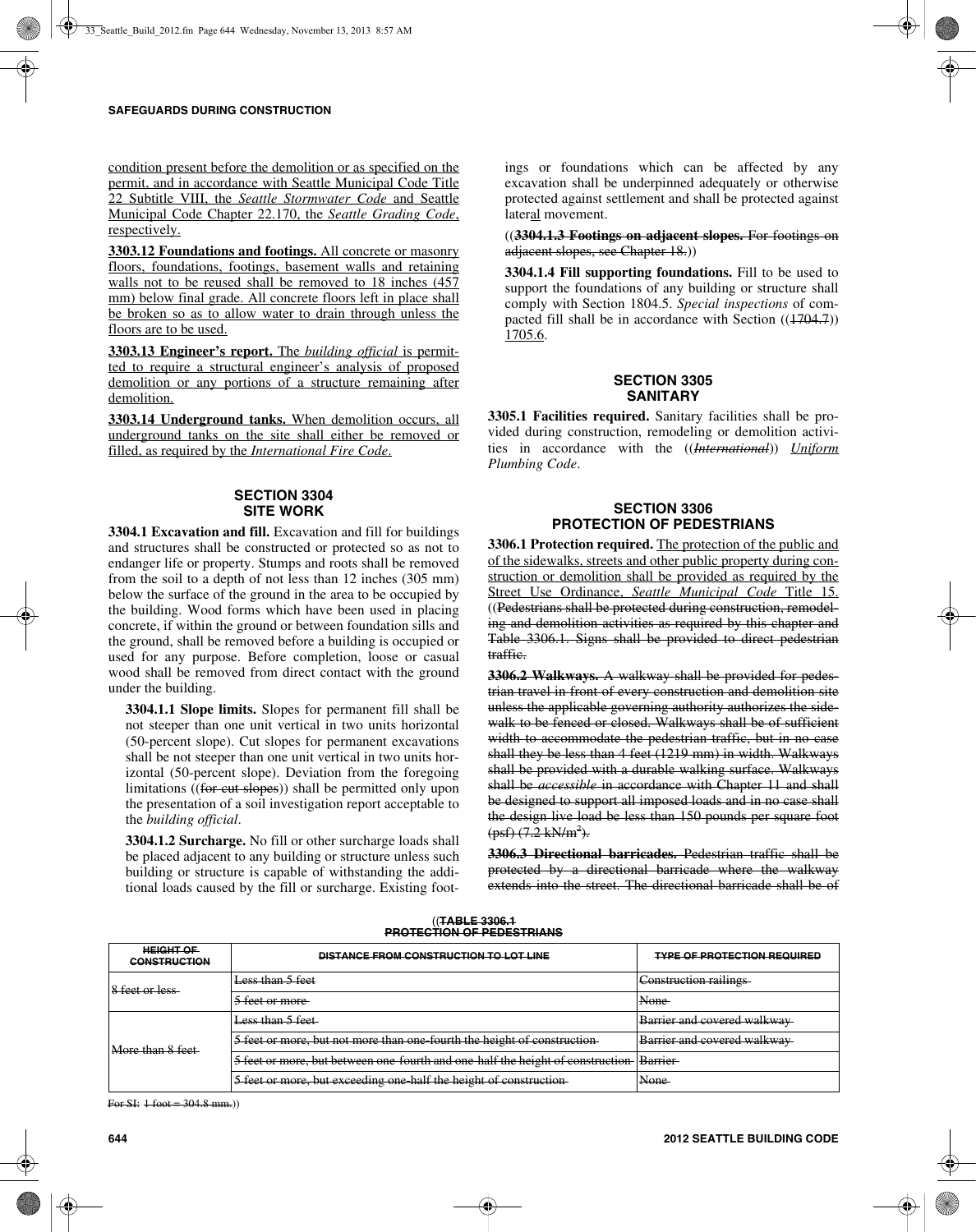sufficient size and construction to direct vehicular traffic away from the pedestrian path.

**3306.4 Construction railings.** Construction railings shall be not less than 42 inches (1067 mm) in height and shall be sufficient to direct pedestrians around construction areas.

**3306.5 Barriers.** Barriers shall be not less than 8 feet (2438 mm) in height and shall be placed on the side of the walkway nearest the construction. Barriers shall extend the entire length of the construction site. Openings in such barriers shall be protected by doors which are normally kept closed.

**3306.6 Barrier design.** Barriers shall be designed to resist loads required in Chapter 16 unless constructed as follows:

- 1. Barriers shall be provided with 2 inch by 4 inch (51) mm by 102 mm) top and bottom plates.
- 2. The barrier material shall be boards not less than  $\frac{3}{4}$ inch (19.1 mm) thick or wood structural panels not less than  $^{\ddagger}$ /<sub>4</sub> -inch (6.4 mm) thick.
- 3. Wood structural use panels shall be bonded with an adhesive identical to that for exterior wood structural use panels.
- 4. Wood structural use panels  $^{1}\!l_{4}$  inch (6.4 mm) or  $^{5}\!l_{16}$  inch (23.8 mm) in thickness shall have studs spaced not more than 2 feet  $(610 \text{ mm})$  on center  $(0.6)$ .
- 5. Wood structural use panels  $\frac{3}{4}$  inch (9.5 mm) or  $\frac{1}{4}$  inch (12.7 mm) in thickness shall have studs spaced not more than 4 feet (1219 mm) on center provided a 2inch by 4 inch (51 mm by 102 mm) stiffener is placed horizontally at midheight where the stud spacing is greater than 2 feet (610 mm) on center.
- 6. Wood structural use panels <sup>5</sup>/<sub>s</sub> inch (15.9 mm) or thicker shall not span over 8 feet (2438 mm).

**3306.7 Covered walkways.** Covered walkways shall have a clear height of not less than 8 feet (2438 mm) as measured from the floor surface to the canopy overhead. Adequate lighting shall be provided at all times. Covered walkways shall be designed to support all imposed loads. In no case shall the design live load be less than  $150$  psf (7.2 kN/m<sup>2</sup>) for the entire structure.

**Exception:** Roofs and supporting structures of covered walkways for new, light-frame construction not exceeding two *stories* above *grade plane* are permitted to be designed for a live load of 75 psf (3.6kN/m<sup>2</sup>) or the loads imposed on them, whichever is greater. In lieu of such designs, the roof and supporting structure of a covered walkway are permitted to be constructed as follows:

- 1. Footings shall be continuous 2 inch by 6 inch (51 mm by 152 mm) members.
- 2. Posts not less than 4 inches by 6 inches (102 mm by 152 mm) shall be provided on both sides of the roof and spaced not more than 12 feet (3658 mm) on center.
- 3. Stringers not less than 4 inches by 12 inches (102 mm by 305 mm) shall be placed on edge upon the posts.
- 4. Joists resting on the stringers shall be not less than 2 inches by 8 inches (51 mm by 203 mm) and shall be spaced not more than 2 feet (610 mm) on center.
- 5. The deck shall be planks not less than 2 inches (51 mm) thick or wood structural panels with an exterior exposure durability classification not less than  $^{23}I_{32}$ inch (18.3 mm) thick nailed to the joists.
- 6. Each post shall be knee braced to joists and stringers by members not less than 2-inch by 4-inch (51 mm by 102 mm); 4 feet (1219 mm) in length.
- 7. A curb which is not less than 2 inch by 4 inch (51) mm by 102 mm) shall be set on edge along the outside edge of the deck.

**3306.8 Repair, maintenance and removal.** Pedestrian protection required by this chapter shall be maintained in place and kept in good order for the entire length of time pedestrians are subject to being endangered. The *owner* or the *owner's* agent, upon the completion of the construction activity, shall immediately remove walkways, debris and other obstructions and leave such public property in as good a condition as it was before such work was commenced.

**3306.9 Adjacent to excavations.** Every excavation on a site located 5 feet (1524 mm) or less from the street *lot line* shall be enclosed with a barrier not less than 6 feet (1829 mm) in height. Where located more than 5 feet (1524 mm) from the street *lot line*, a barrier shall be erected where required by the *building official*. Barriers shall be of adequate strength to resist wind pressure as specified in Chapter 16.))

## **SECTION 3307 PROTECTION OF ADJOINING PROPERTY**

**3307.1 Protection required.** Adjoining public and private property shall be protected from damage during construction, remodeling and demolition work. Protection shall be provided for footings, foundations, party walls, chimneys, skylights and roofs. Provisions shall be made to control water runoff and erosion during construction or demolition activities. ((The person making or causing an excavation to be made shall provide written notice to the *owners* of adjoining buildings advising them that the excavation is to be made and that the adjoining buildings should be protected. Said notification shall be delivered not less than 10 days prior to the scheduled starting date of the excavation.)) When the existing grade of a site is altered by filling, excavating, dredging or moving of earth materials, the owner shall protect all adjoining property during construction from encroachment or collapse by sloping the sides of the temporary grading at a slope that is safe and not more than one horizontal to one vertical. In addition, adjoining property shall be protected from encroachment or collapse by sloping the sides of the permanent grading at a slope not greater than two horizontal to one vertical. The *building official* is authorized to approve temporary or permanent slopes that are steeper based on a design by an experienced geotechnical engineer.

 In areas of known unsuitable soils, the *building official* is authorized to require slopes that are less steep to assure protection of adjoining property.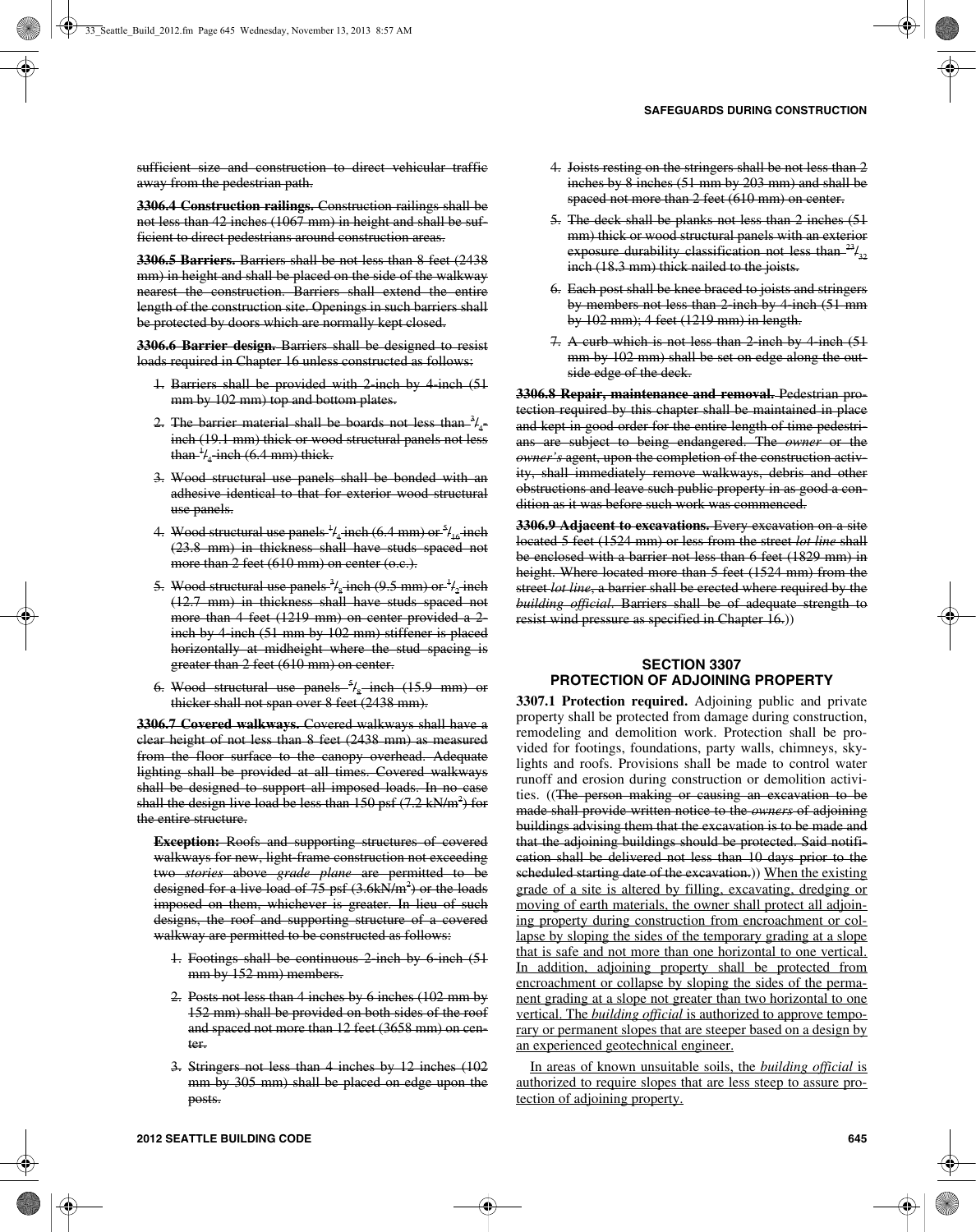## **SECTION 3308 TEMPORARY USE OF STREETS, ALLEYS AND PUBLIC PROPERTY**

**3308.1 General.** Temporary use of streets, alleys and public property shall comply with the Street Use Ordinance, Seattle Municipal Code Title 15. ((**Storage and handling of materials.** The temporary use of streets or public property for the storage or handling of materials or of equipment required for construction or demolition, and the protection provided to the public shall comply with the provisions of the applicable governing authority and this chapter.

**3308.1.1 Obstructions.** Construction materials and equipment shall not be placed or stored so as to obstruct access to fire hydrants, standpipes, fire or police alarm boxes, catch basins or manholes, nor shall such material or equipment be located within 20 feet (6096 mm) of a street intersection, or placed so as to obstruct normal observations of traffic signals or to hinder the use of public transit loading platforms.

**3308.2 Utility fixtures.** Building materials, fences, sheds or any obstruction of any kind shall not be placed so as to obstruct free approach to any fire hydrant, fire department connection, utility pole, manhole, fire alarm box or catch basin, or so as to interfere with the passage of water in the gutter. Protection against damage shall be provided to such utility fixtures during the progress of the work, but sight of them shall not be obstructed.))

## **SECTION 3309 FIRE EXTINGUISHERS**

**[F] 3309.1 Where required.** All structures under construction, *alteration* or demolition shall be provided with no fewer than one *approved* portable fire extinguisher in accordance with Section 906 and sized for not less than ordinary hazard as follows:

- 1. At each *stairway* on all floor levels where combustible materials have accumulated.
- 2. In every storage and construction shed.
- 3. Additional portable fire extinguishers shall be provided where special hazards exist, such as the storage and use of flammable and combustible liquids.

**[F] 3309.2 Fire hazards.** The provisions of this code and the *International Fire Code* shall be strictly observed to safeguard against all fire hazards attendant upon construction operations.

## **SECTION 3310 MEANS OF EGRESS**

**3310.1 Stairways required.** Where a building has been constructed to a *building height* of 50 feet (15 240 mm) or four *stories*, or where an existing building exceeding 50 feet (15 240 mm) in *building height* is altered, no fewer than one temporary lighted *stairway* shall be provided unless one or more of the permanent stairways are erected as the construction progresses.

**3310.2 Maintenance of means of egress.** Required *means of egress* shall be maintained at all times during construction, demolition, remodeling or *alterations* and *additions* to any building.

**Exception:** Existing means of egress need not be maintained where a*pproved* temporary *means of egress* systems and facilities are provided.

### **SECTION 3311 STANDPIPES**

**[F] 3311.1 Where required.** In buildings required to have standpipes by Section 905.3.1, no fewer than one standpipe shall be provided for use during construction. Such standpipes shall be installed when the progress of construction is not more than 40 feet (12 192 mm) in height above the lowest level of fire department vehicle access. Such standpipe shall be provided with fire department hose connections at accessible locations adjacent to usable stairs. Such standpipes shall be extended as construction progresses to within one floor of the highest point of construction having secured decking or flooring.

**[F] 3311.2 Buildings being demolished.** Where a building is being demolished and a standpipe exists within such a building, such standpipe shall be maintained in an operable condition so as to be available for use by the fire department. Such standpipe shall be demolished with the building but shall not be demolished more than one floor below the floor being demolished.

**[F] 3311.3 Detailed requirements.** Standpipes shall be installed in accordance with the provisions of Chapter 9.

**Exception:** Standpipes shall be either temporary or permanent in nature, and with or without a water supply, provided that such standpipes conform to the requirements of Section 905 as to capacity, outlets and materials.

## **SECTION 3312 AUTOMATIC SPRINKLER SYSTEM**

**[F] 3312.1 Completion before occupancy.** In buildings where an *automatic sprinkler system* is required by this code, it shall be unlawful to occupy any portion of a building or structure until the *automatic sprinkler system* installation has been tested and *approved*, ((except as provided in Section 111.3)) unless *approved* by the *building official.*

**[F] 3312.2 Operation of valves.** Operation of sprinkler control valves shall be permitted only by properly authorized personnel and shall be accompanied by notification of duly designated parties. When the sprinkler protection is being regularly turned off and on to facilitate connection of newly completed segments, the sprinkler control valves shall be checked at the end of each work period to ascertain that protection is in service.

➡